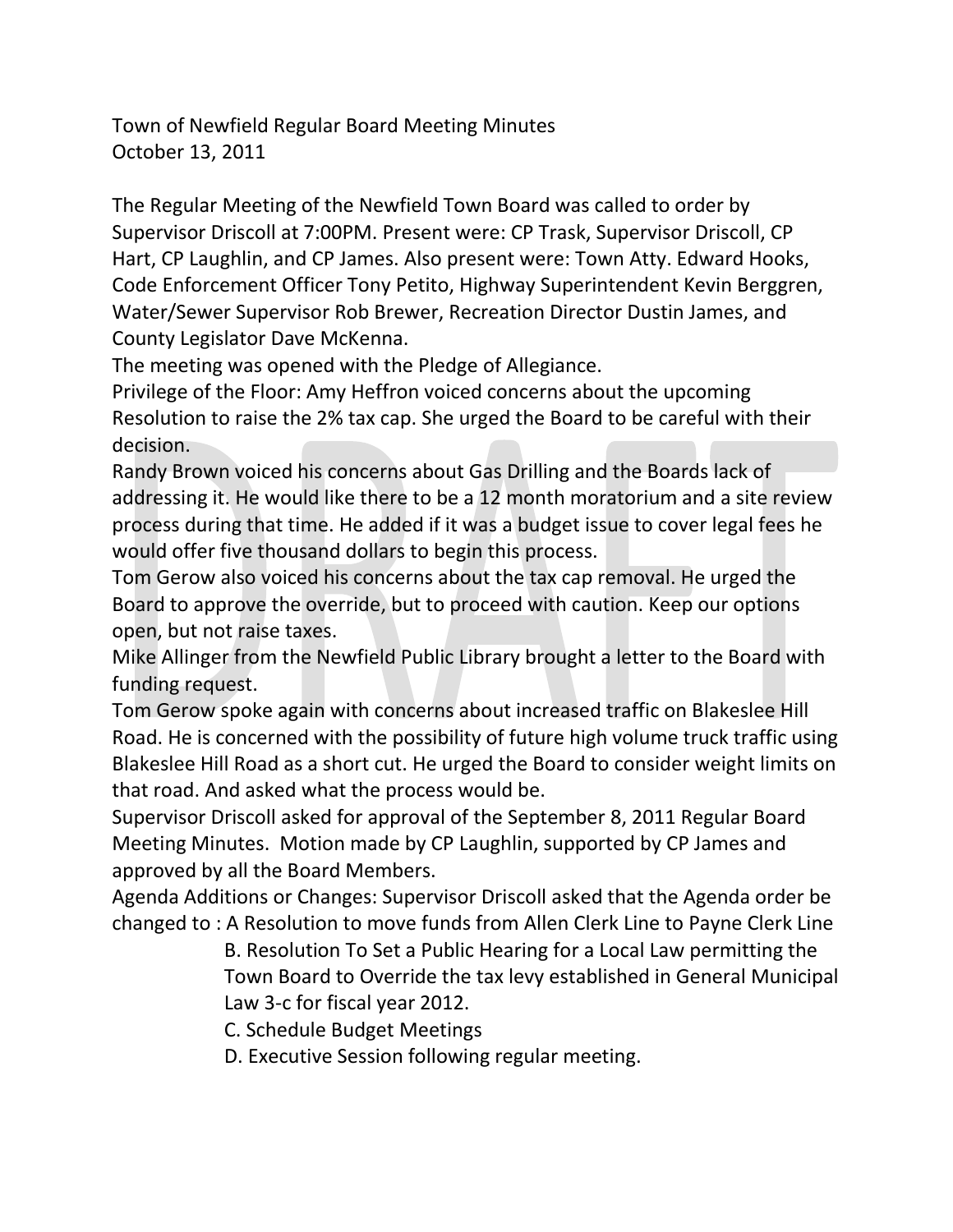Correspondence: CP Hart asked about the status of the AUD Report for 2010, and letter Board members received from the State Comptroller's Office concerning the filing of the audit. Supervisor Driscoll stated it had not been filed yet, but it was at a point to begin the process. CP Hart read the letter he received in July 2011.

## NEW BUSINESS

Supervisor Driscoll went over Resolution No. 11-2011, transferring two thousand dollars from the Allen Clerk line A1110.110 to the Payne Clerk line A1110.112 for the month of October. Motion was made by CP James to approve Resolution No. 10-2011 and supported by CP Hart. Approved by all.

Supervisor Driscoll asked CP James to read RESOLUTION NO. 12-2011.

Supervisor Driscoll gave his explanation and discussion followed explaining the reason for the lateness of the budget. In July we lost the bookkeeper, and had to hire a temporary bookkeeper, and another person to help with the payroll. It was decided a needs assessment was needed in bookkeeping and accounting in order to be able to ascertain our financial position as best they could. In

January/February bookkeeping software systems were changed from Williamson Law Book to Quick Books. Problems were discovered in July and it was decided to return back to Williamson Law Book. During July and August an assessment was done and it was consulted with Duane Schoen from Ciaschi, Dieters Hagin Little, &Mickelson who agreed with this approach, we then began the process to balance the accounts from January 1, thru August 31, 2011. This was completed the third week in September. He did not get a budget delivered until September 26, when in reviewing, it was discovered discrepancies and that had to be corrected, continuing the delay. The Budget could not be filed by September 30, 2011. Last year he began the budget process in July and the Board had the budget in September. He stated it was not possible this year. It was felt we needed the opportunity to get a full financial picture up until the current and until the end of the year. We have savings in the General Fund of about Thirty Thousand Dollars, due to different savings( part time bookkeeper from full time, mowing and sidewalk plowing of town properties by Town employees rather than private contractor, and recalibration of our Storm Water Contribution) It was discovered there was a problem with the General Fund, at the beginning of 2011 there was an estimated balance of ninety one thousand dollars from 2010, But rather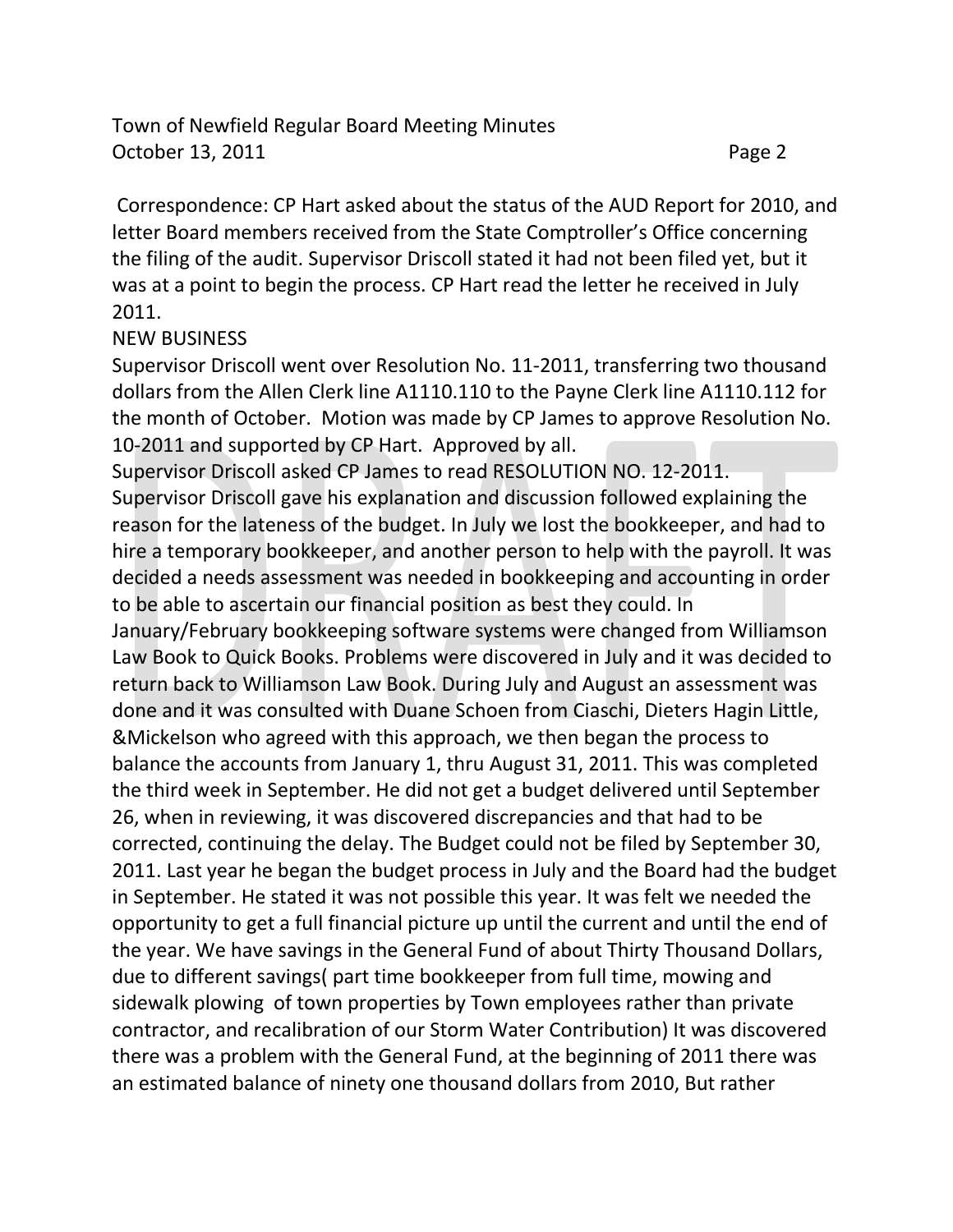Ciaschi, Dieters Hagen, Little &Mickelson have let us know that the actual amount was forty five thousand dollars. We are doing better in Highway, Water I and II, Sewer and Recreation. We do have unknowns in the budget for 2012, we may end up with a zero based budget from 2011 to 2012 in General Fund. We may see an increased need for taxes to cover that possibility. We are also finalizing our CSEA salary negotiations. That will also need to be added to the budget. As well as any other salary increases with for Town Employees will have a bearing on an increase with Workmen's Compensation, and Disability Insurance. The Town Board will be reviewing and selecting a health insurance carrier Friday (October 14, 2011)

Supervisor Driscoll feels this resolution permits us to hold a public hearing to entertain a law that will allow us to override the tax cap if need be. Between now and our next Board meeting we should have a much clearer financial picture. If we can land within the 2% tax limit, we will not need to pass this law. But if we find we need to compromise the services the residents of Newfield are accustomed to, then we may very well may need to entertain this law.

CP Trask commented about the proposed RESOLUTION and his concern of raising taxes and working on a proposed budget without the review of a budget copy. He will not support it as it is now, and hopes we should stay with in the 2% cap.

CP James agreed that CP Trask comments had merit, but feels the RESOLUTION is for a public hearing. By November 10, 2011 we should have a clear understanding of the situation. She also wanted to clarify the terminology of the 2% Tax Cap is rather a 2% limit, on factors that are used in the calculation.

CP Laughlin also agreed with CP James, CP Hart, that we do try to keep our taxes down, but she does not want to see us get into a situation where we cannot afford the services we need.

CP Hart stated that he would be agreeable to a public hearing, but as it stood now He could not make an educated decision until he sees a copy of the budget.

CP Hart made the motion to pass the RESOLUTION to have a public hearing on the 2% Property Tax Limit, supported by CP Laughlin.

Vote

Supervisor Driscoll Yes CP James Yes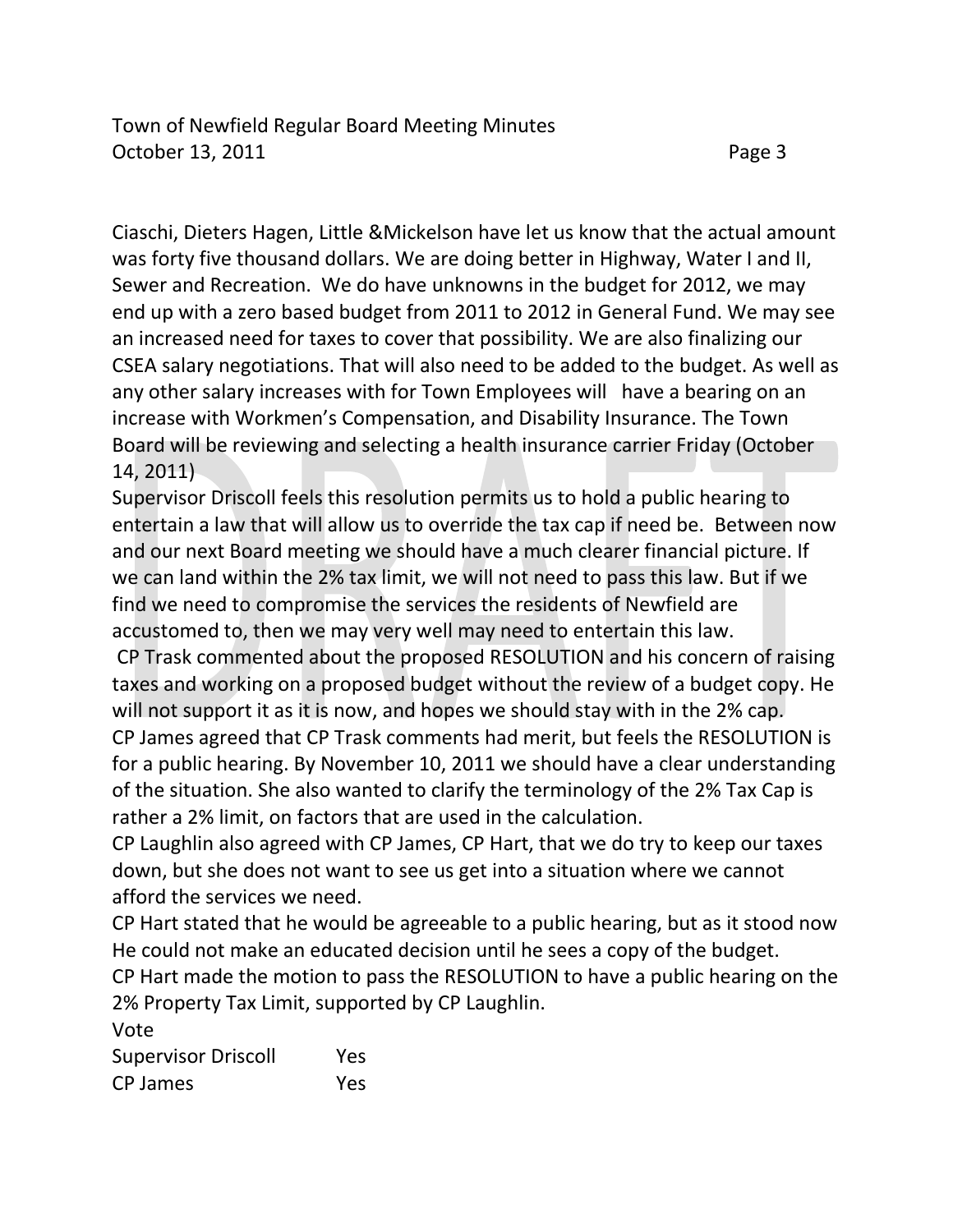| CP Laughlin     | Yes |
|-----------------|-----|
| CP Hart         | Yes |
| <b>CP Trask</b> | Nο  |
| Carried         |     |

RESOLUTION NO. 11-2011

WHEREAS, according to New York State's new Property Tax Cap legislation, if a town government decides to adopt a town budget with a property tax levy that exceeds the level set by the State, the town government must pass a local law to override that cap and,

WHEREAS, adopting said local law is not predictive of the final tax levy but will provide the Newfield Town Board flexibility to exceed the Property Tax Cap if it is deemed necessary; now therefor be it,

RESLOVED, that a public hearing be held before the Town Board at the Newfield Town Hall on November 10,2011 at 6:45PM in the evening therof concerning proposed Local Law # 1 of 2011 Local Law Overriding Tax Levy Limit for Fiscal Year 2012. At such time and place persons interested in the subject matter will be heard concerning the same.

RESOLVED, further, that the Town Clerk is hereby authorized and directed to place proper notice of such public hearing in the official newspaper of the Town.

Additional discussion followed concerning the time frames of the public hearing for RESLOUTION NO.11-2011, budget work sessions, public hearing for the budget, and approval of the budget. A friendly amendment was offered by CP Hart to change the date for a special meeting to be held on November 2, 2011 at 7:00PM concerning the 2% Property Tax Cap and accepted.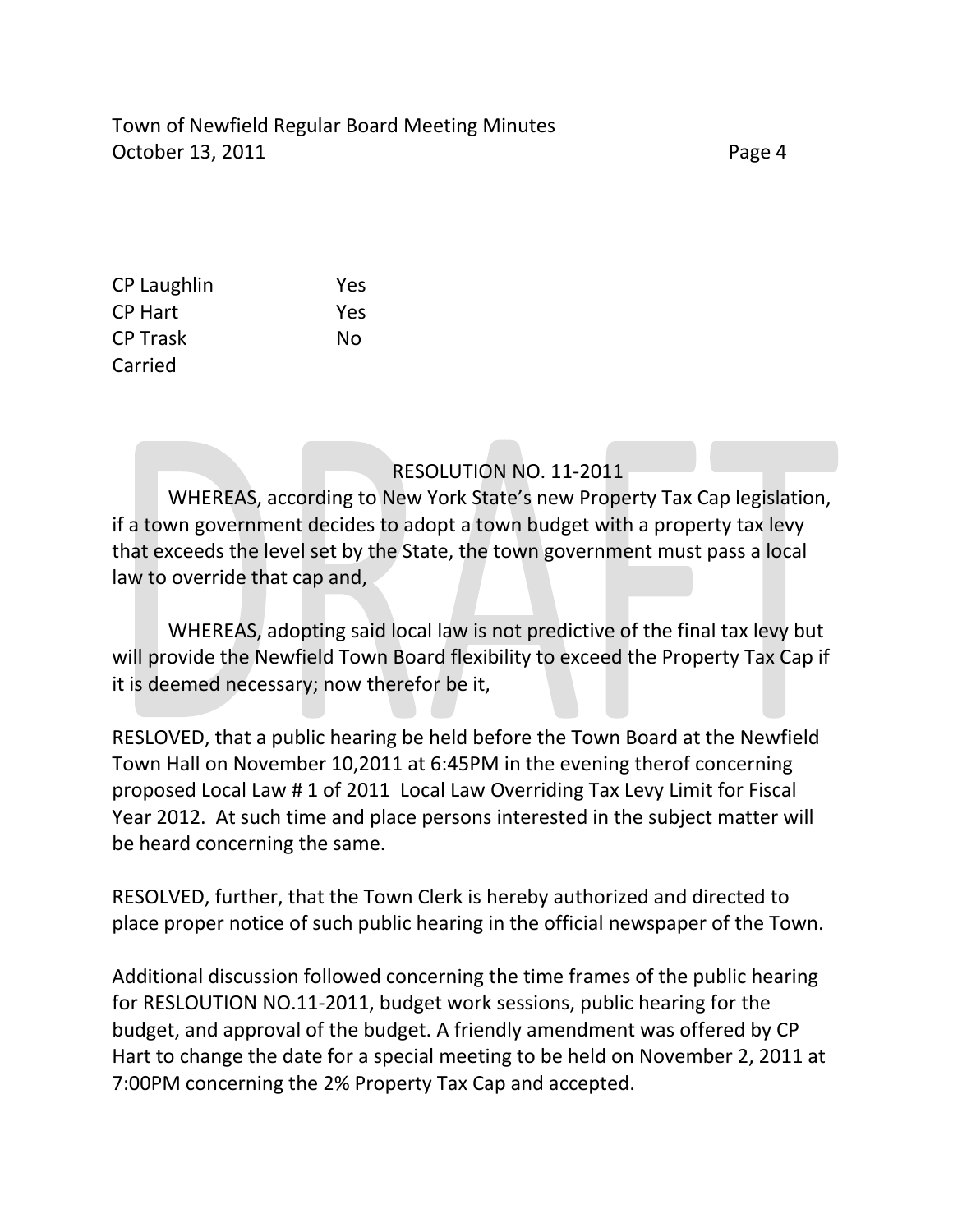CP Hart also asked Atty. Hooks about a Gas Moratorium and how it would work concerning the existing leases. Atty. Hooks was asked to look into term limit CP Trask asked if there was any explanation from Ciaschi, DietersHagin, Little and Michelson concerning the audit shortage of forty five thousand dollars from the General fund. Supervisor Driscoll stated that Duane Shoen from CDLM made an internal adjustment, because they could not find where the short come had occurred. They did not feel fraud had occurred, but rather a case of bad bookkeeping. CP Trask sited his disappointment concerning this matter, especially since there possibly will not be a fund balance in the General Fund 2011.

Motion was made by CP James to approve the payments of October monthly bills, supported by CP Trask, all approved.

| \$33,620.64 |
|-------------|
| \$38,992.02 |
| \$86,313.00 |
| \$1,535.06  |
| \$1,518.79  |
| \$1,579.01  |
| \$8,424.73  |
| 512.17      |
|             |

## REPORTS

Highway- Superintendent Berggren reported about the washouts and repairs suffered from the storm on Main Street and Carter Creek Road. CP Trask asked if any FEMA Funds would be available for the expenses incurred, Superintendent Berggren is going to look into the application process. CP James asked if we had ever applied before and received funds.

Water and Sewer Department- Supervisor Brewer stated that all was well. Recreation- Recreation Director Dustin James reported he has been working on the budget, and the upcoming Recreation Basketball Program This year they will be working with the Varsity Basketball team at Newfield Central School. For the